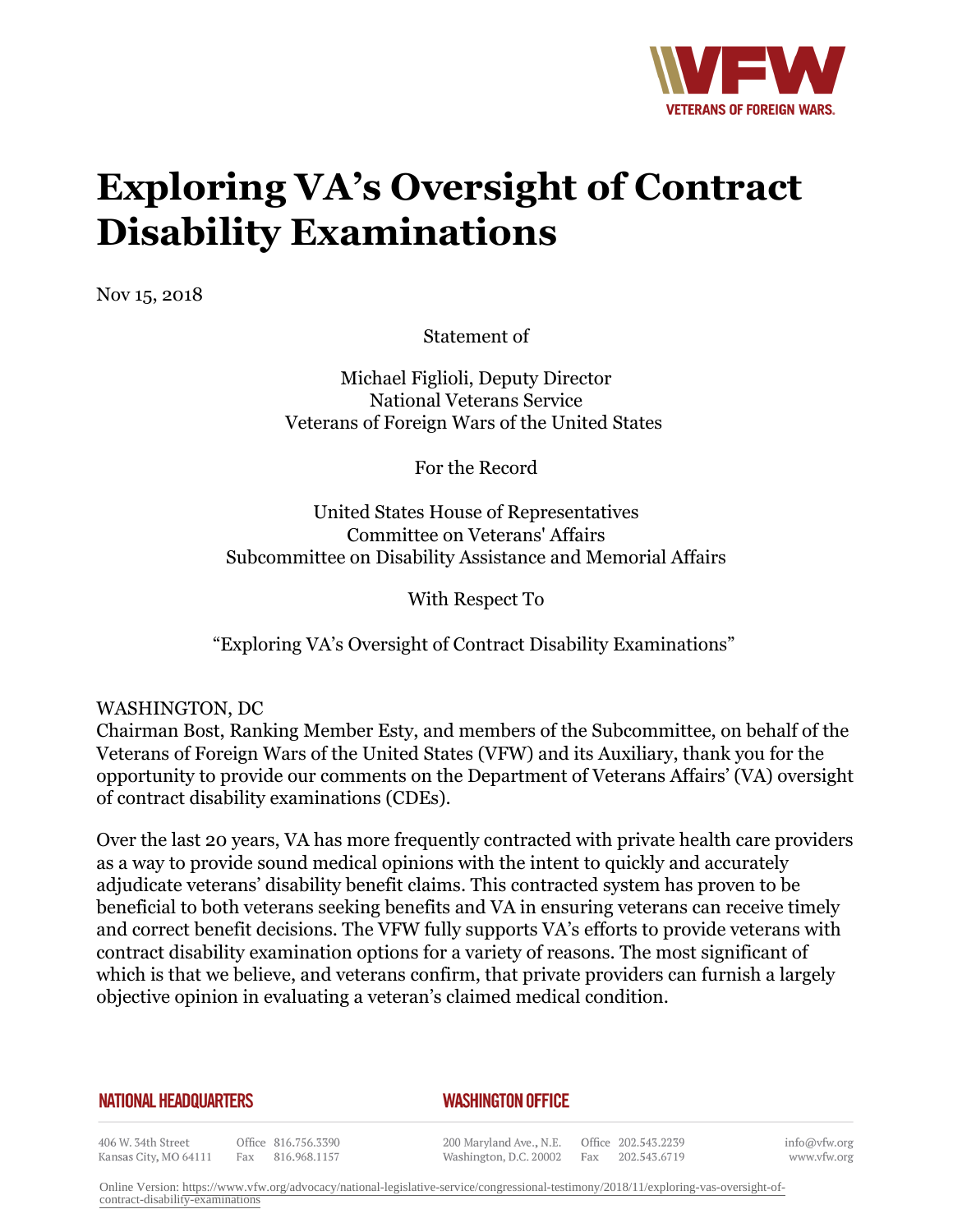Moreover, we hear frequent positive comments about contract exams and the outcomes for veterans. Unfortunately, since VA executed its latest contract for disability examinations in 2016 and extended work to two new vendors, Logistics Health, Inc. (LHI) and MSLA, a Medical Corporation, the VFW has seen new problems emerge which impelled us to join our partners in the veterans service organization community to call for a hearing so that this subcommittee can better assess the situation.

Under the most recent contract, VA instituted new, incredibly rigid timelines for contractors to complete exams and return records to VA. Though the recent Government Accountability Office (GAO) report notes that VA allows 20 days for vendors to conduct routine exams, in reality the vendors tell the VFW that this leaves them a window of only about one business week in which to conduct the exams. This is an unreasonable expectation. These standards in no way reflect the needs of the veteran, nor are they favorable to VA which has a welldocumented shortage of examiners at both the full-time employee and contract levels. When we ask VA about these timelines, the usual response is that VA believes veterans want their benefits completed quickly. We concur. However, VA cannot sacrifice accuracy and a positive customer experience for the sake of speed. It does not matter how quickly a veteran receives a rating decision from VA if the decision is wrong.

Since 2016 –– and amid multiple disputes about the validity of VA's contract; extensions of bridge contracts; termination of one of VA's new vendors; and the solicitation of new bids –– the VFW has seen a growing list of problems with VA's contract exam system. This summer, in light of these problems, we asked VA for a report on quality for the current contract examination system. After dragging its feet for more than a month, VA finally replied that they could not share this information unless the VFW filed a Freedom of Information Act request. After reviewing the GAO report, the VFW believes that the leadership of the Mandatory Disability Exam Office did not want to admit that they had not completed a quality review report for any period in 2018. With all of these factors affecting veterans' access to accurate and timely benefits, this hearing comes at a very critical time.

The VFW can summarize the problems we have seen with the current contract exam system as follows:

- Late notification of exams.
- Lack of options for veterans to reschedule exams.
- Lack of availability of adequate examiners with reasonable distance to the veteran.
- No adequate review of a veteran's claim file prior to the exam.
- Inadequate time with provider due to volume and turnaround.

#### **Late Notification of Exams**

The VFW has learned from our field staff and locally in the Military District of Washington about dozens of instances where veterans were not notified in a timely manner that VA had scheduled exams. In one example from Georgia, the veteran was contacted by VA's vendor,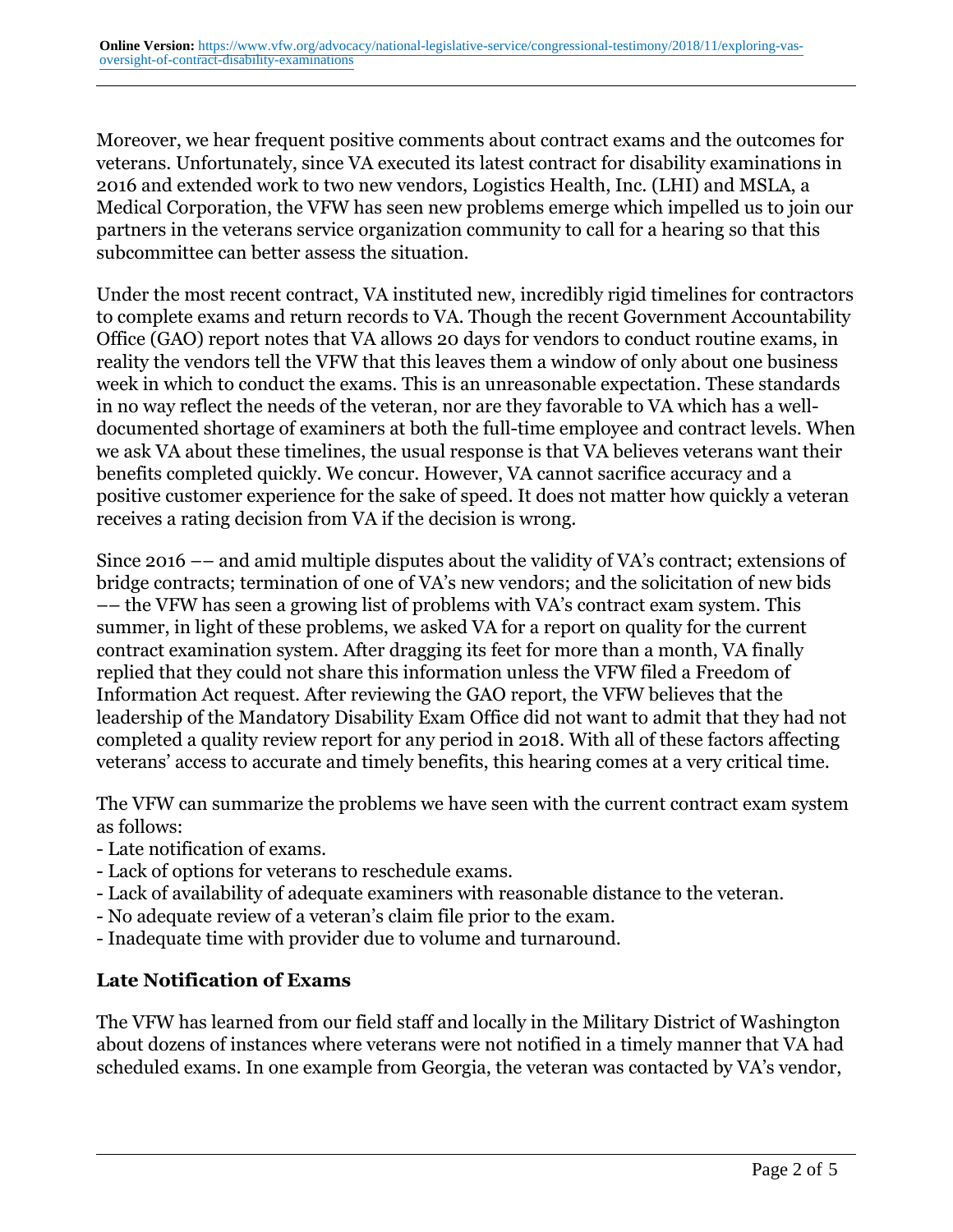LHI, on a Thursday afternoon for an exam scheduled on Monday morning. When the veteran tried to reschedule with LHI, he was guilted into rearranging his schedule for the Monday appointment and essentially forced into calling out of work and rearranging other health care appointments out of fear that his benefits would be adversely affected. When the VFW reviewed the veteran's claim file, we noticed that not only had VA sent the exam request to LHI less than a week before the exam was scheduled, VA also failed to include accurate contact information for the veteran, which was readily available in the veteran's records.

Under the old contract, veterans were afforded more time to get their affairs in order to attend contract exams. Even the legacy contractors have complained to the VFW that the new contract makes it harder for veterans to attend exams, resulting in higher no-shows and returned exam requests to VA, either further delaying delivery of earned benefits, or worse, resulting in erroneous denial of benefits.

### **Lack of Options to Reschedule**

Given the new compressed timeline, we hear from veterans that if they cannot make the appointments assigned to them by the contractor, they are offered only three options: attend your appointment regardless of conflicts; be reported as a no-show and VA will likely deny your benefits; or have the contractor return the appointment request to VA as a cancellation with the hope that VA issues another exam request soon. Each of these options is bad for veterans. Under the old contract, the legacy contractors were reasonably flexible with veterans, ensuring exams could be completed in a matter of weeks. The VFW received very few complaints before 2016, and even collected positive stories about the contract exam experience.

Unfortunately, under the new contract, we have seen negative outcomes for veterans and some potentially concerning business practices when it comes to rescheduling or cancellation requests. The most glaring example of this came from a veteran in Maryland who is assisted by the VFW staff here in Washington, D.C. According to the veteran's claim file, VA ordered a series of exams from LHI on October 17, 2018. On October 18, 2018, the veteran was listed in the Veterans Benefits Management System as a no-show for her exams. This obviously caught our attention and we contacted the veteran to learn what happened. The veteran told us that she was called by LHI on October 18, and asked if she could reschedule. LHI told her she could not, and they would have to return the exam request to VA. Veterans seeking benefits should not have to be concerned about contractor penalties due to their inability to properly notify them or obtain a timely exam.

In spite of this, what concerns the VFW most about this situation is that the veteran was reported as a no-show. Our understanding of the contract is that this means that LHI is still paid for the exam, even though no exam was ever completed. Again, VA's contract exams office has not been transparent with the VFW on contract exam issues, so we have no way to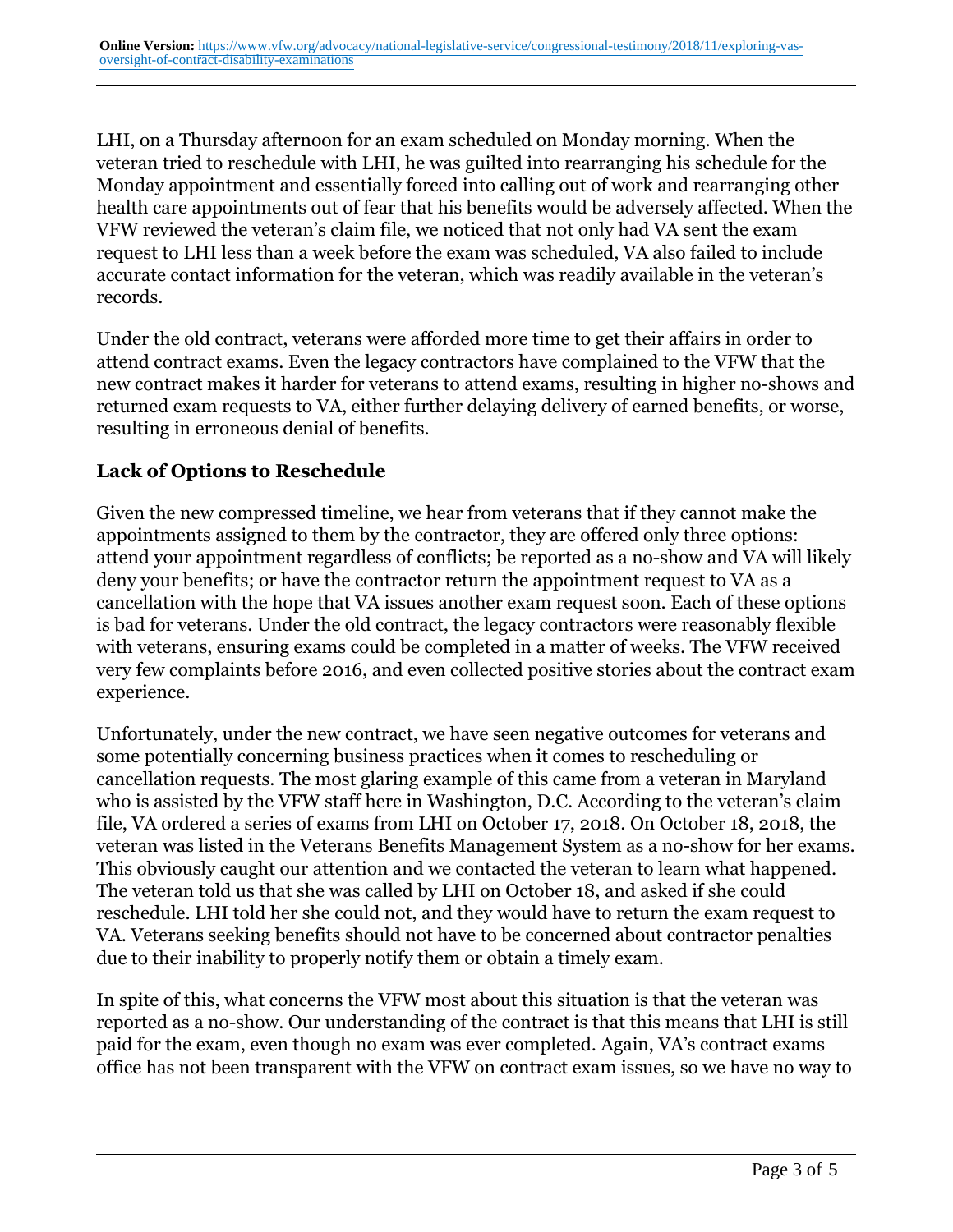verify this, other than posing it as an assumption to the subcommittee in this forum. Regardless, at the very least it seems that contractors are incentivized to cut corners in an effort to meet VA's unreasonable expectations.

### **Lack of Availability of Examiners**

Another persistent issue we have heard from offices around the country is that to meet the timeliness goals of the contract, each of the contractors is forced to schedule veterans wherever they can find an available doctor. This leads to unreasonable travel times and unrealistic appointment expectations for veterans.

In Arkansas, one elderly veteran was scheduled for a contract exam in Oklahoma, more than three hours away from his home. In Washington state, another veteran in the Seattle area was scheduled for an exam more than three hours away in Oregon. In Washington, D.C., we have seen veterans sent to Gettysburg, Pa., for exams.

Another glaring example came from California, where a San Francisco-area veteran was scheduled for one exam at 3:30 p.m., more than 20 miles outside of the city, with a second exam scheduled at 4:15 p.m. back in San Francisco, making it logistically impossible for the veteran to attend both.

Fortunately, in each of these cases, the VFW's service officers have caught these unreasonable requests and worked with VA to resolve the issue. However, we must question the structure of a contract that forces a vendor to make these kinds of decisions.

# **No Adequate Review of Claim File/Inadequate Time with Provider**

The VFW believes the final two issues are linked. We continue to hear concerns about the adequacy of a contract examiner's review of the veteran's claim file and the time that veterans receive with providers. These have been issues that the VFW has raised prior to the 2016 contract, but these problems persist, and we believe they have been exacerbated by the new timeliness requirements of the contract.

When contract providers fill out Disability Benefit Questionnaires (DBQs) for veterans, they must verify whether or not they have fully reviewed the veteran's file. They usually affirm that they have and then go on to render an opinion. However, we have learned that the vendor selects which specific files to share with a provider ahead of the exam, meaning they likely never fully review the file. We have also heard reports that some contract providers solely rely on the claimant's pre-exam worksheet to evaluate the historic record of a condition, rather than the official claim file documents. To the VFW, both scenarios render the exam unacceptable and inadequate.

Next, we have also heard conflicting information from veterans about the time spent with